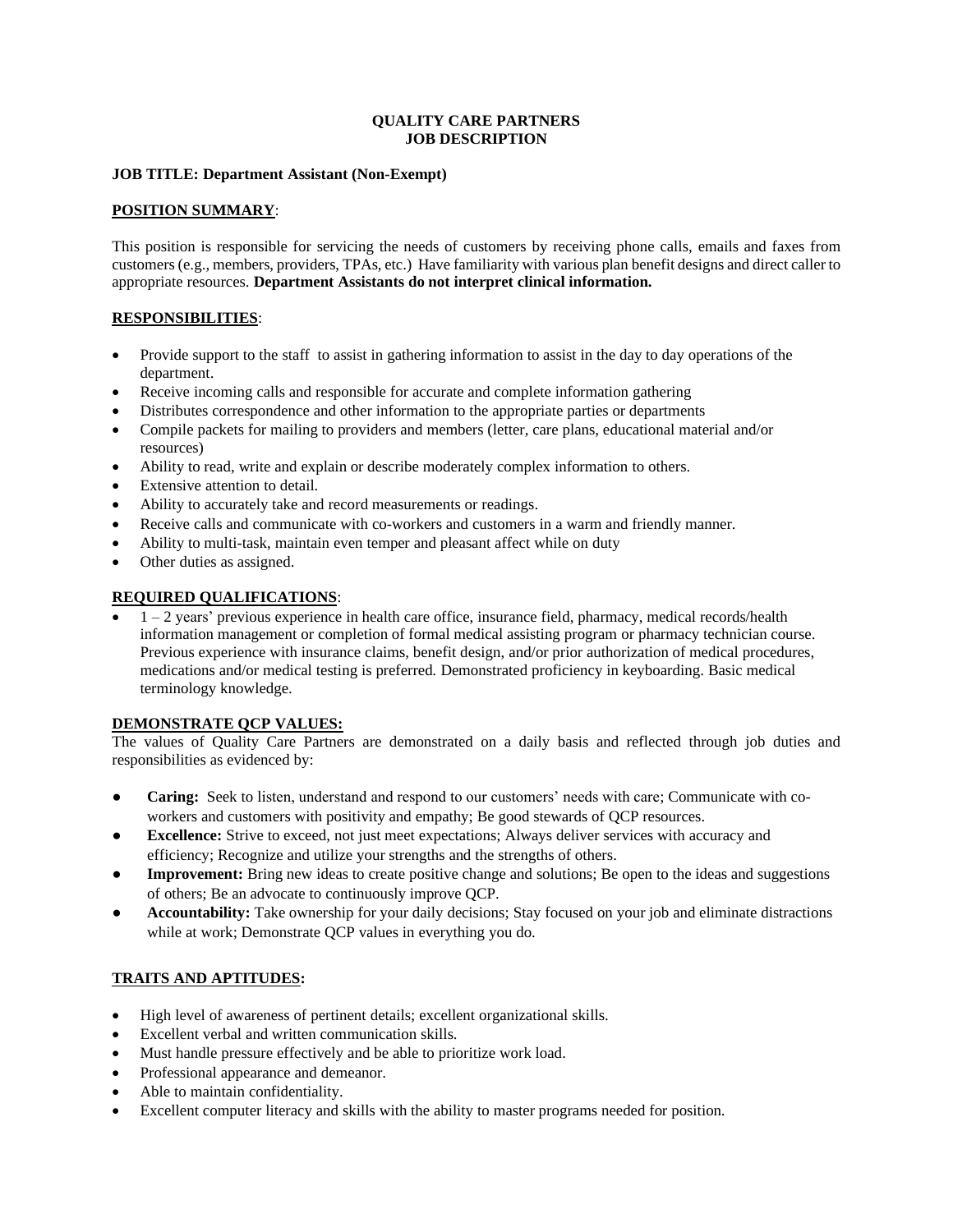# **PHYSICAL DEMANDS AND WORK CONDITIONS**:

The physical demands described here are representative of those that must be met by an employee to successfully perform the essential functions of this job. Reasonable accommodations may be made to enable individuals with disabilities to perform the essential functions.

- Must be able to hear, speak, and see and to coordinate motor skills.
- Must be able to lift 25 pounds, stoop and bend and reach above head.
- Ability to collect data, interpret findings, set priorities and carry out established plan.
- Ability to read, write and utilize manual and computerized systems of documentation.
- Ability to sit for prolonged periods of time
- Must read a significant amount of information in a relatively short period of time.

# **REPORTING RELATIONSHIPS**:

Position Reports to: Administrative Director or Office & Personnel Management